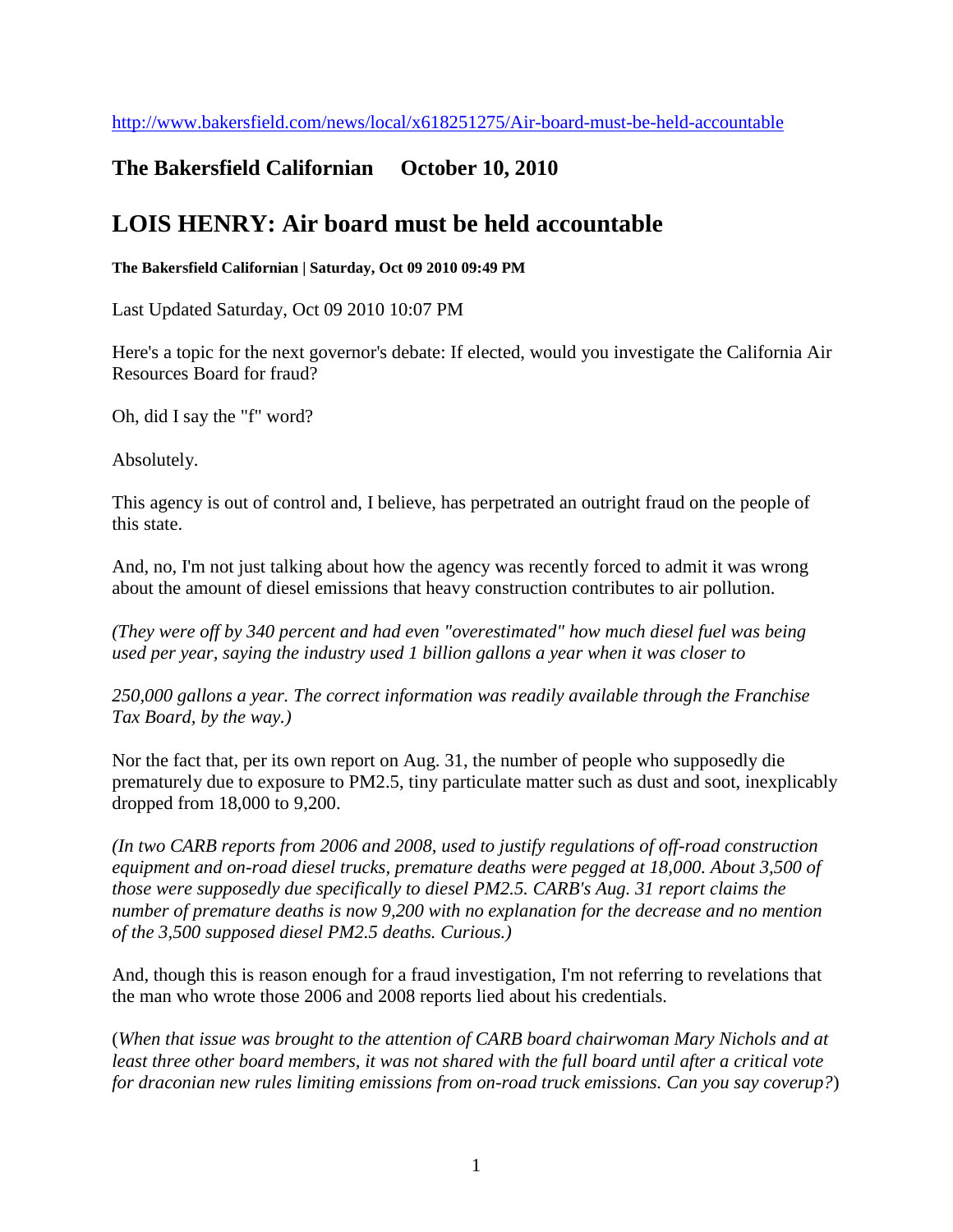And I'm not even using the "f" (fraud! Come on, this is a family paper!) word because more and more science is showing there is little to no evidence of premature deaths in California caused by exposure to PM2.5.

(*Last February, Michael Jerrett a UC Berkeley scientist hired by CARB to look at California specifically, gave preliminary results showing zero effect of PM2.5 on all mortality. Oh, and that new CARB health report put out Aug. 31 relies on a 2009 national study that shows there is no mortality effect in California from these emissions.)*

Incredibly, there's more.

Remember James Enstrom? He's the UCLA scientist who did a study in 2005 of older Californians that showed few if any premature deaths from PM2.5 exposure and tried to get someone, anyone's, attention over at CARB.

Not only was his study essentially thrown away, his employment at UCLA is now under threat. He's apparently in trouble for voicing concerns about CARB's recklessness. Well, while Enstrom's been waiting for the appeals of his dismissal to run their courses, he's done a little digging, specifically into the 2009 Health Effects Institute report that CARB and the Environmental Protection Agency used to gin up this new PM2.5 death toll of 9,200.

The study was actually an extended follow-up of a 2000 Health Effects Institute report looking at PM2.5's effects nationally. It was done by Daniel Krewski and co-authored by Jerrett, who's now doing the California-specific study for CARB, which Krewski is also working on, by the by.

At the urging of the California Dump Truck Owner's Association, Krewski did a separate analysis that teased out the California specific information from his 2009 Health Effects Institute follow-up study. Statistically, this analysis showed hardly any premature deaths from these particulates.

In a letter to CARB, Krewski warned that because so few areas in California were used (Fresno, San Francisco, San Jose and Los Angeles counties), the information was statistically limited.

Even so, Enstrom was curious about Krewski's information and delved more deeply into the numbers.

Using as much of Krewski's data and methodology as he could glean from the 2000 Health Effects Institute report, Enstrom ranked the areas that were monitored for levels of PM2.5 and assessed their relative risk for premature deaths.

Fresno ranked third lowest for levels of PM2.5. Hmmm. We're not even allowed to light fires on cold winter nights in the Central Valley for fear of the dreaded PM2.5. San Francisco and San Jose ranked eighth and ninth lowest, respectively, and Los Angeles was 39th out of the 49 areas originally monitored (in 2009 Krewski extended the study to include 116 cities).